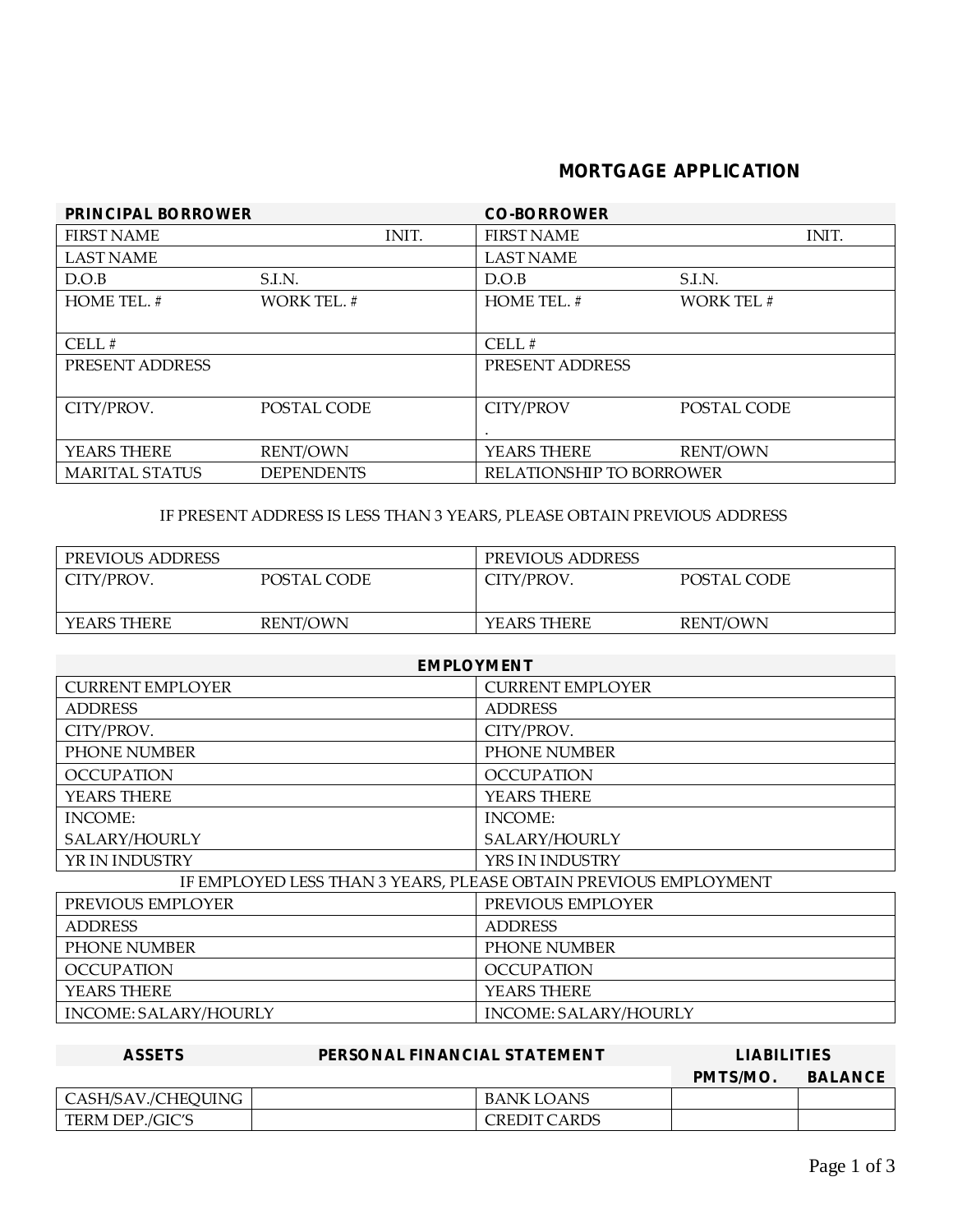| LIFE INS. VALUE |               | <b>CREDIT CARDS</b> |  |
|-----------------|---------------|---------------------|--|
| RRSP'S          |               | <b>LOANS</b>        |  |
| STOCKS/BONDS    |               | MORTGAGE BALANCE    |  |
| <b>OTHER</b>    |               | ALIMONY/SUP.        |  |
|                 |               | <b>RENT</b>         |  |
| VEHCILE: (YEAR) | VALUE:        | <b>OTHER</b>        |  |
|                 |               | <b>OTHER</b>        |  |
| MAKE:           | <b>MODEL:</b> |                     |  |
|                 |               |                     |  |
| VEHICLE: (YEAR) | VALUE:        |                     |  |
|                 |               |                     |  |
| MAKE:           | MODEL:        |                     |  |
|                 |               |                     |  |

| MORTGAGE INFORMATION                        |  |  |  |
|---------------------------------------------|--|--|--|
| DOWNPAYMENT/EQUITY<br>' MORTGAGE AMOUNT     |  |  |  |
| ' MORTGAGE PURPOSE<br>SOURCE OF DOWNPAYMENT |  |  |  |

| <b>Current Property Info:</b>              |                             |                           |                  |          |
|--------------------------------------------|-----------------------------|---------------------------|------------------|----------|
| PROPERTY DETAILS:                          | <b>ADDRESS:</b>             | <b>APPROXIMATE VALUE:</b> | ORIGINAL \$      | TAXES/YR |
|                                            |                             |                           |                  |          |
| <b>PURCHASE DATE:</b>                      | CONDO FEES (IF APP)         | HEAT (MONTHLY):           |                  |          |
|                                            |                             |                           |                  |          |
| <b>CURRENT</b>                             |                             |                           |                  |          |
| MORTGAGE(S):                               |                             |                           |                  |          |
| TYPE: (1 <sup>ST</sup> , 2 <sup>ND</sup> ) | <b>APPROXIMATE BALANCE:</b> | PAYMENT:                  | <b>BANK:</b>     |          |
|                                            |                             |                           |                  |          |
| FREQUENCY OF PMT:                          | <b>RATE TYPE:</b>           | TERM:                     | <b>INTEREST%</b> |          |
|                                            |                             |                           |                  |          |
|                                            |                             |                           |                  |          |